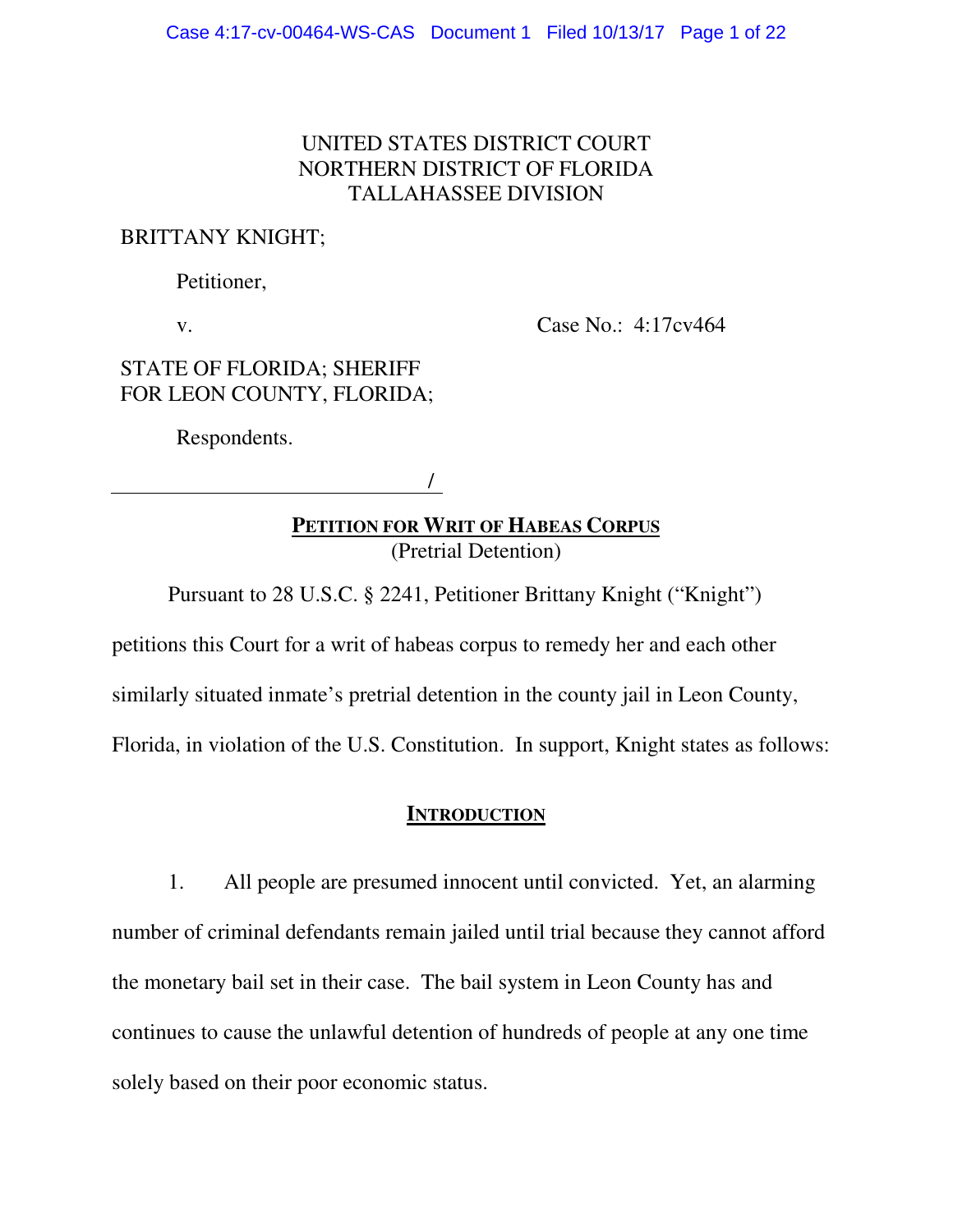#### Case 4:17-cv-00464-WS-CAS Document 1 Filed 10/13/17 Page 2 of 22

2. The unaffordable monetary bail amounts to de facto detention. Yet, the government routinely has no need for pretrial detention and has failed to carry its burden of establishing through clear and convincing proof that a person's pretrial detention furthers any compelling governmental interest. Instead, through the unaffordable monetary bail, the government skirts the constitutionally required necessity and procedures for pretrial detention.

3. Knight brings this case on behalf of herself and other similarly situated pretrial inmates in Leon County and asserts class claims under the Fourteenth Amendment to the U.S. Constitution to ensure pretrial detention becomes the "carefully limited exception."

### **JURISDICTION & VENUE**

4. The Petitioner brings this action pursuant to 28 U.S.C. § 2241(c)(3) for relief from detention in "violation of the Constitution." Knight and other putative class members are detained in violation of the Eighth and Fourteenth Amendments to the U.S. Constitution.

5. This Court has subject matter jurisdiction over these claims pursuant to 28 U.S.C. § 2241 (habeas corpus), 28 U.S.C.§ 1651 (All Writs Act), and the Suspension Clause of Article I of the U.S. Constitution.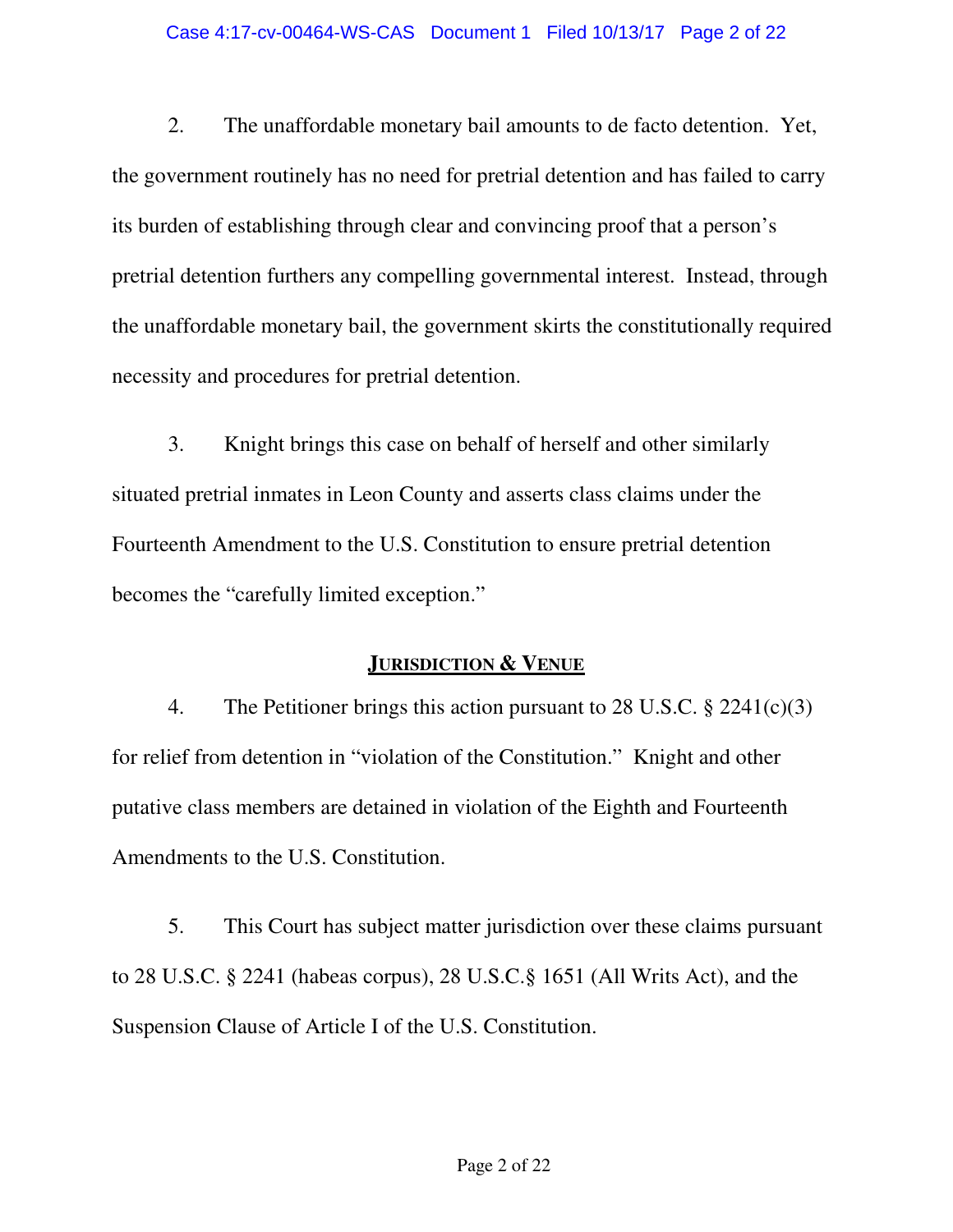6. Venue is proper in this judicial district and division pursuant to 28 U.S.C. §2241(d) because the Petitioner and all other class members are in custody in this judicial district and venue. Venue is proper pursuant to 28 U.S.C. § 1391(b) because a substantial part of the events giving rise to these claims occurred in this district.

### **PARTIES**

7. Petitioner Brittany Knight is detained in the jail for Leon County, Florida. She has been detained there awaiting trial since June 17, 2016. The state court has set her case for trial to commence on November 6, 2017.

8. Respondent Sheriff of Leon County, Florida, currently has immediate custody over Knight and all other class members.

9. Respondent State of Florida, through the Florida Attorney General and the State Attorney for Florida's Second Judicial Circuit, has caused Knight and each other class member to be detained pretrial in violation of the U.S. Constitution.

10. Knight refers to the Respondents collectively as the "government."

### **FACTS**

11. On June 17, 2016, Knight was arrested for a crime and booked into the county jail for Leon County, Florida.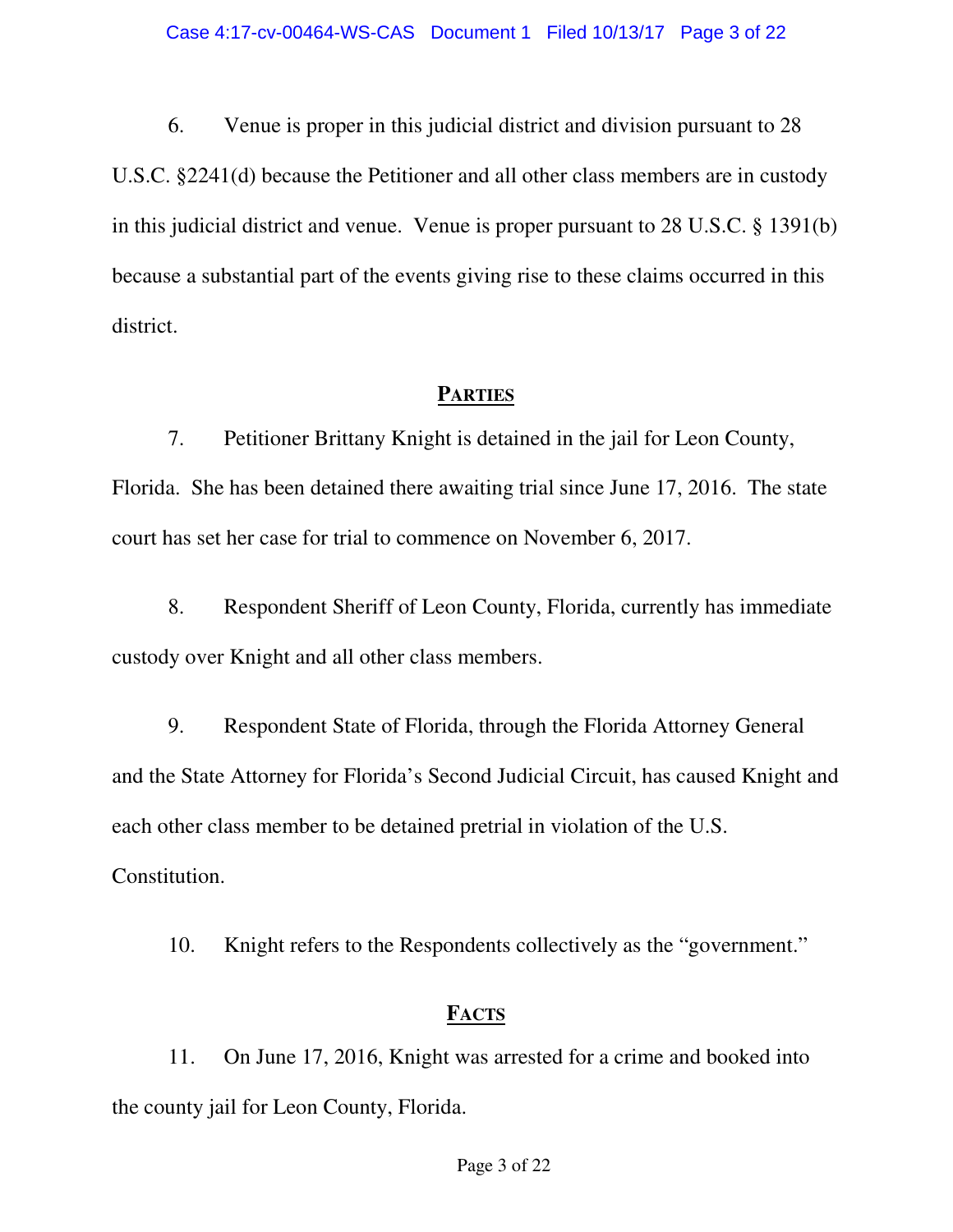12. Initially, the state court set her monetary bail at \$500,000.

13. On August 11, 2016, the state court reduced the monetary bail to \$250,000. It further conditioned pretrial release on refraining contact with the victim's mother, submitting to weekly tests for consumption of drugs, and no contact with children.

14. Knight cannot afford the current monetary bail.

15. Knight represented to the state court she could not afford the monetary bail. *See* Second Mot. to Modify Bail, ¶ 11, Appendix (ECF 1-4) at 33. She requested a reduction to an affordable monetary bail. *Id*.

16. Knight has limited financial resources. *See* Knight's Aff., ¶ 4, Appendix (ECF 1-4) at 38.

(a) Before she was arrested, she earned \$9.00/hour and worked paycheck to paycheck with all of her income going to current expenses. She had no other sources of income. She no longer has any income.

(b) Knight has no savings, real property, retirement accounts, stocks, bonds, trust funds, certificate of deposits, or investments. Knight owns a 1995 Ford Mustang worth about \$2,000. She does not own a boat. She has no significant assets.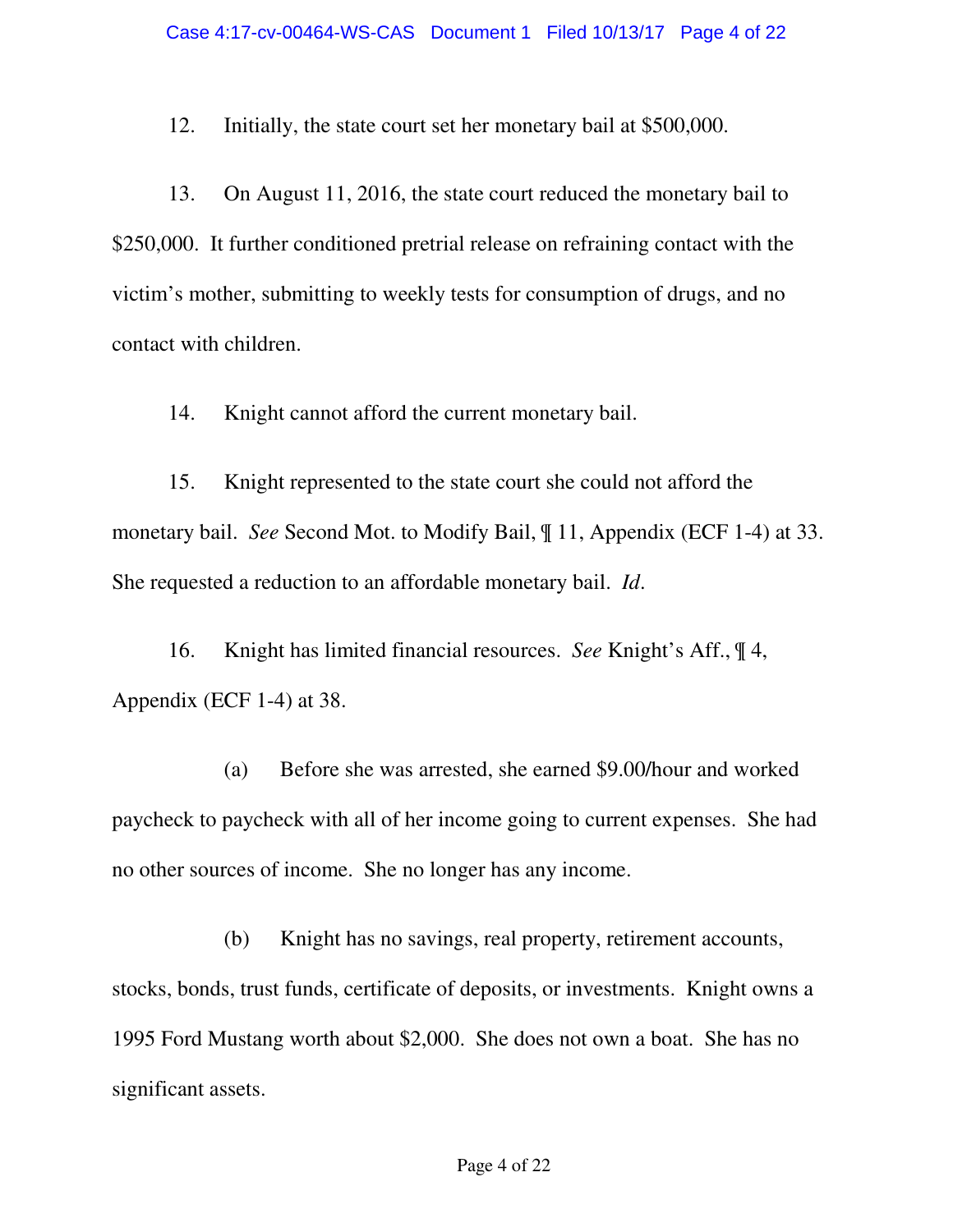(c) Knight owns some clothing, personal effects, and other personal property valued at less than a few thousand dollars.

(d) The court appointed the public defender to represent Knight. The public defender continues to represent Knight.

(e) No close friend, family member, or any other person has pledged assets to secure Knight's pretrial release.

17. Because Knight cannot afford the current monetary bail, Knight is currently detained by the Sheriff for Leon County, Florida, in the Leon County Jail. Knight has been continuously detained pretrial since her arrest.

18. The imposition of an unaffordable monetary bail constitutes pretrial detention.

19. Pretrial detention constitutes a significant deprivation of liberty. Knight and all other pretrial detainees have a fundamental interest in pretrial liberty.

20. Knight would satisfy the monetary bail, if she could afford it.

21. The government never sought pretrial detention by filing a pretrial detention motion or signaled an intent to do so. *See* Fla.R.Civ.P. 3.132; § 907.041(4), Fla. Stat.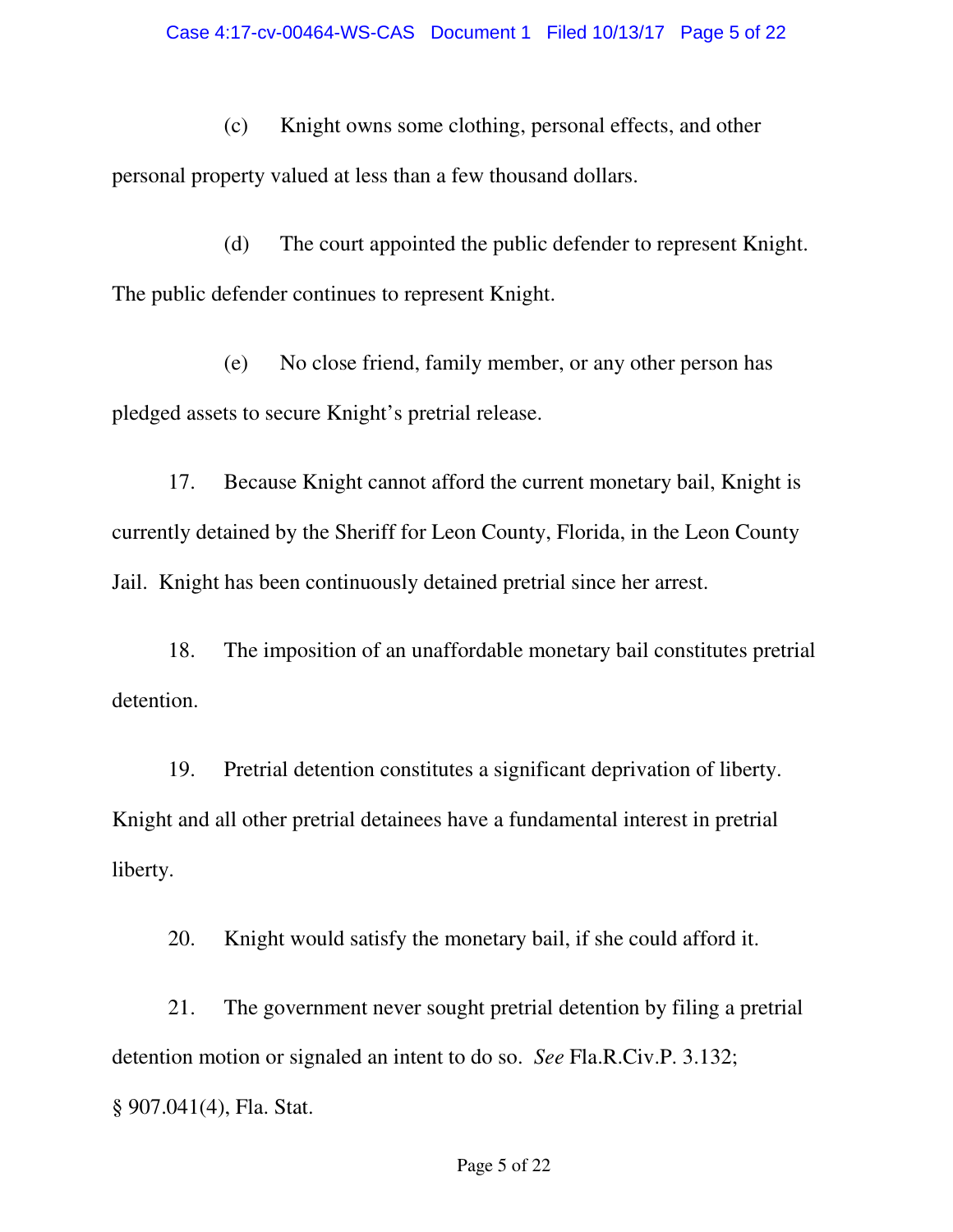22. With respect to Knight, the government has no need for pretrial detention. Less-restrictive alternatives to pretrial detention or additional conditions of pretrial release in conjunction with a reduced monetary bail would reasonably achieve the government's legitimate interests.

23. With respect to Knight, the government failed to establish any need by clear and convincing proof at a constitutionally adequate hearing or one pursuant to Fla.R.Civ.P. 3.132 and § 907.041(4), Fla. Stat.

24. With respect to Knight, the state court neither considered nor found a need for pretrial detention and that no less-restrictive alternatives to pretrial detention or additional conditions of pretrial release in conjunction with a reduced monetary bail would reasonably achieve the government's legitimate interests.

25. With respect to Knight, the state court did not find the government established any need by clear and convincing proof at a constitutionally adequate hearing or one pursuant to Fla.R.Civ.P. 3.132 and § 907.041(4), Fla. Stat.

26. Knight exhausted all available state remedies.

(a) She presented her claim that \$250,000 was excessive bail (Count 3) to the Florida First District Court of Appeal and then to the Florida Supreme Court. *See* Knight's Sept. 2016 Habeas Pet., No. 1D16-4322 (Fla. 1st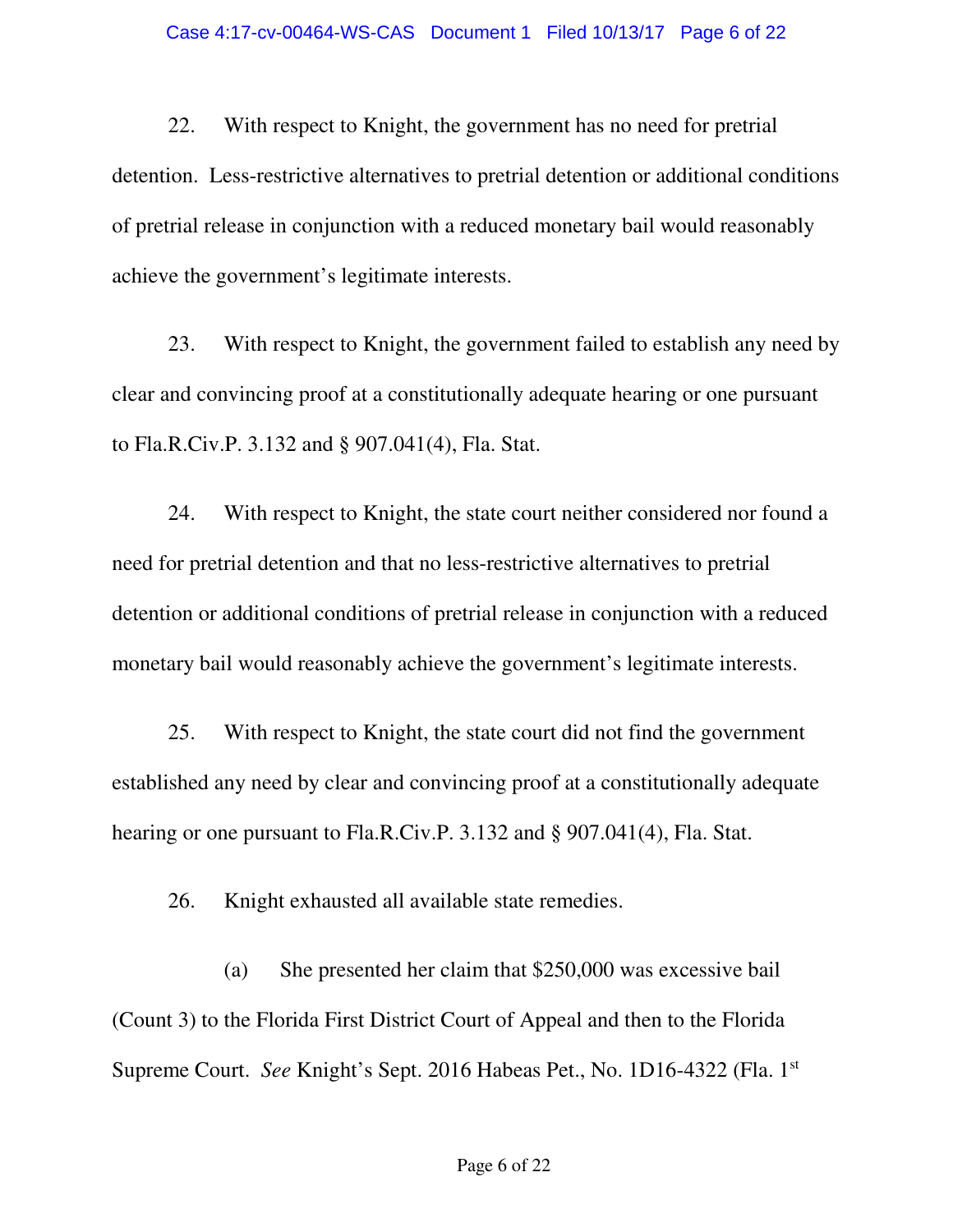DCA), attached and incorporated as Exhibit 1-1; Knight's Jurisdiction Br.,

No. SC17-715 (Fla.), attached and incorporated as Exhibit 1-2. These state courts denied Knight relief. *Knight v. State*, 213 So. 3d 1019 (Fla. 1st DCA 2017), *reh'g denied* (Apr. 4, 2017), *review denied,* No. SC17-715, 2017 WL 2569936 (Fla. June 14, 2017).

(b) She presented the remaining claims to the Florida First District Court of Appeal. *See* Knight's May 2017 Habeas Pet., No. 1D17-1832, attached and incorporated as Exhibit 1-3; Appendix to Knight's May 2017 Habeas Pet., attached and incorporated as Exhibit 1-4. It denied Knight relief. *Knight v. State*, No. 1D17-1832, 2017 WL 4341369 (Fla. 1st DCA Oct. 2, 2017).

(c) The Florida Supreme Court lacks jurisdiction to review the Florida First District's ruling because it contains no discussion "expressly constru[ing]" the constitution, Fla.R.App.P. 9.030(a)(2)(A)(ii). *Gandy v. State*, 846 So. 2d 1141, 1144 (Fla. 2003). Because further review is unavailable, Knight exhausted her claims.

27. Knight and other putative class members have no adequate remedy at law for the denial of the fundamental constitutional right to a non-excessive bail and pretrial liberty.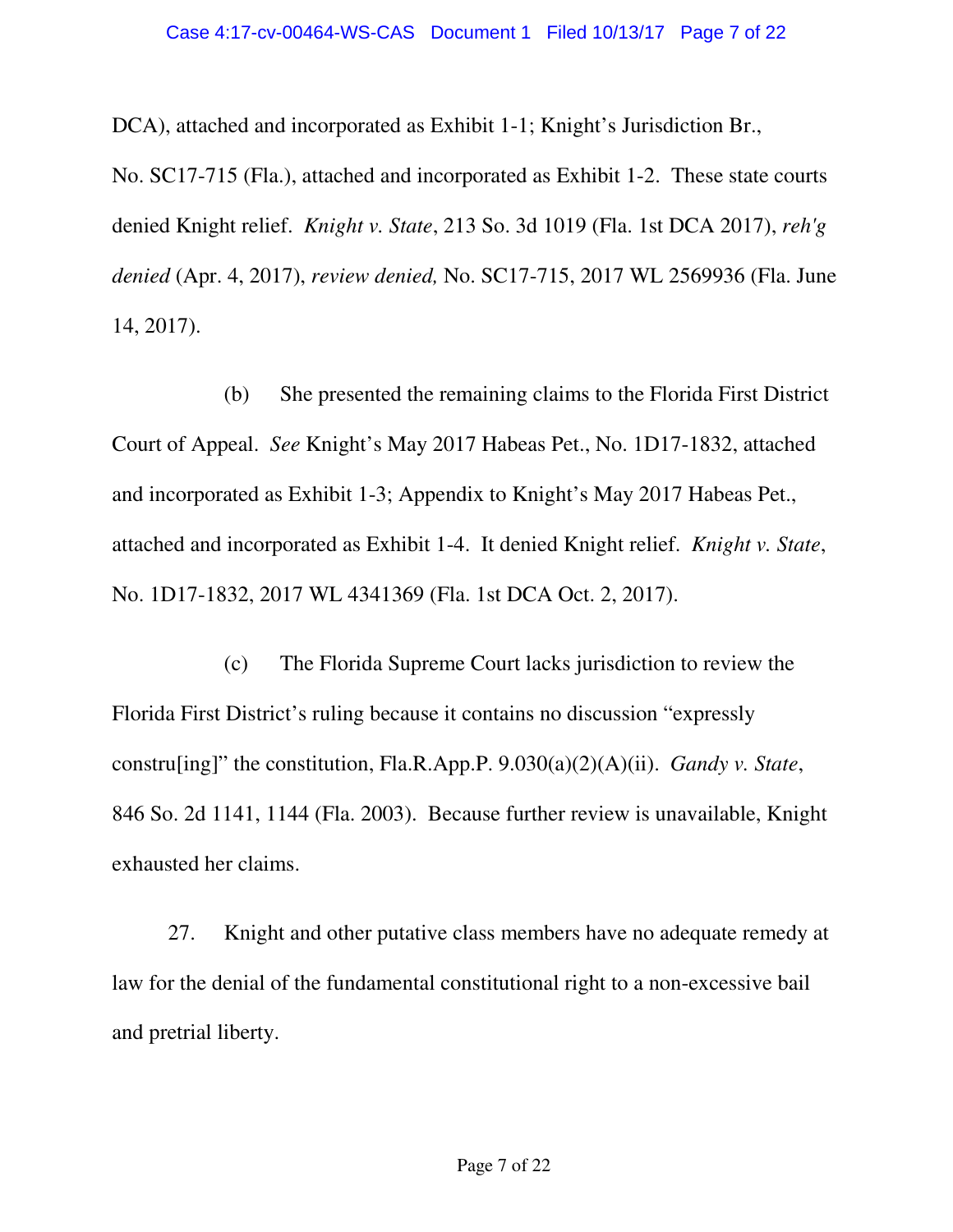28. Absent intervention by this Court, Knight and other putative class members will continue to be unconstitutionally deprived of their liberty and detained pretrial.

### **CLASS ACTION ALLEGATIONS**

29. Knight brings this action on behalf of herself and all others similarly situated, pursuant to Rule 23(a) and 23(b)(2) of the Federal Rules of Civil Procedure.

30. In Leon County, Florida, the government rarely seeks pretrial detention by filing a pretrial detention motion or signals an intent to do so. *See*  Fla.R.Civ.P. 3.132; § 907.041(4), Fla. Stat.

31. Instead, the government regularly detains inmates pretrial on unaffordable bail when it has no need for pretrial detention. Less-restrictive alternatives to pretrial detention or additional conditions of pretrial release in conjunction with a reduced monetary bail would reasonably achieve the government's legitimate interests.

32. Unless the state court orders pretrial detention pursuant to Fla.R.Civ.P. 3.132 and § 907.041(4), Fla. Stat., it neither considers nor finds: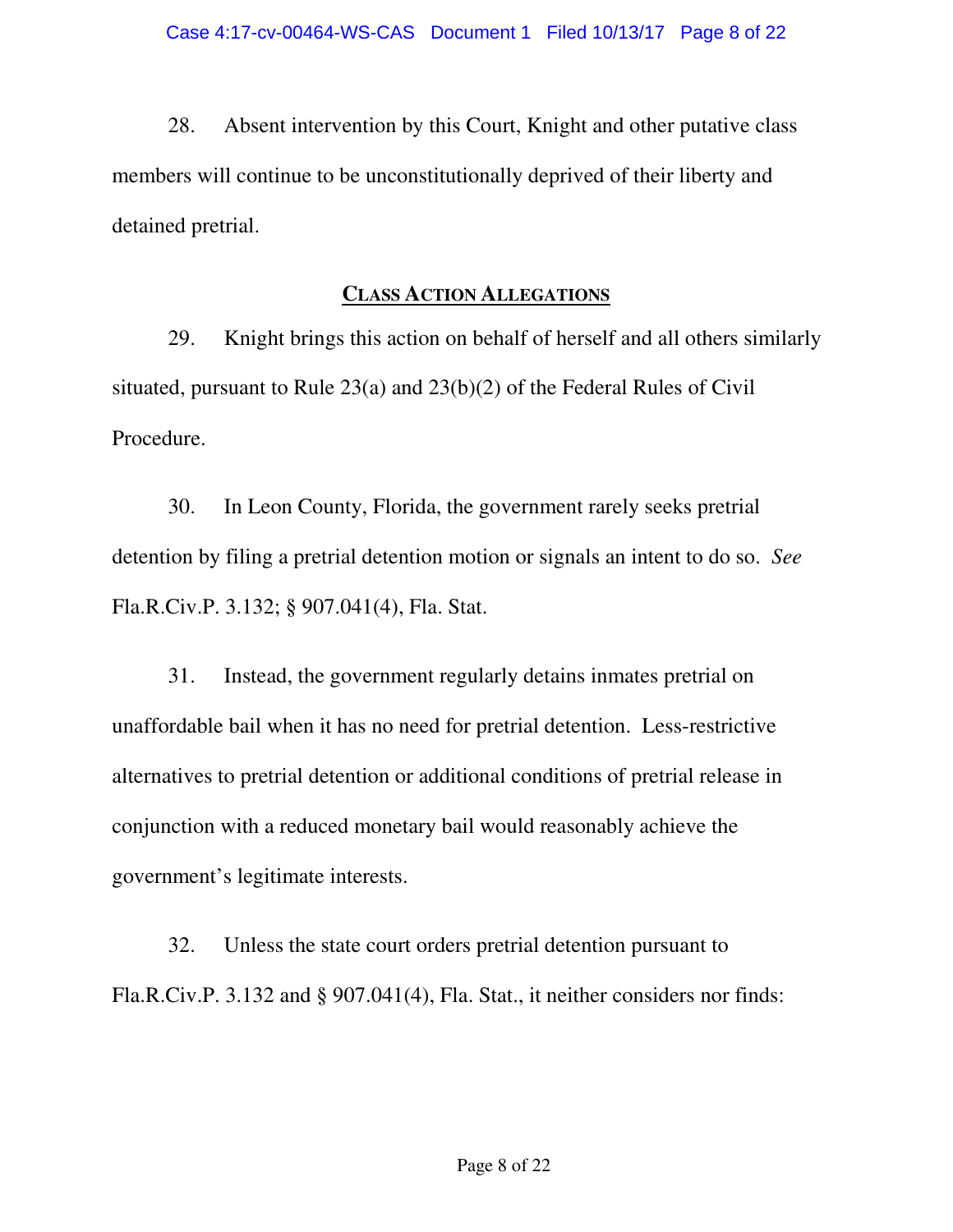(a) There is a need for pretrial detention and that no less-restrictive alternatives to pretrial detention or additional conditions of pretrial release in conjunction with a reduced monetary bail would reasonably achieve the government's legitimate interests.

(b) The government established a need for pretrial detention by clear and convincing proof at a constitutionally adequate hearing or one pursuant to Fla.R.Civ.P. 3.132 and § 907.041(4), Fla. Stat.

33. These pretrial inmates eligible for release are regularly detained pretrial for months without constitutionally required necessity and procedures for pretrial detention.

34. Knight seeks to represent a class defined as follows:

All current and future (a) Florida residents (b) detained awaiting trial (c) in the county jail for Leon County, Florida, (d) who are eligible for pretrial release upon satisfaction of monetary bail, (e) but they cannot afford it.

35. The proposed class is so numerous and so fluid that joinder of all members is impracticable and uneconomical. Several thousand persons are admitted to the Jail annually. The identity of inmates held pretrial on an unaffordable bail changes daily. In July 2017, the average daily Jail pretrial inmate population was over 600. *See* Florida Department of Corrections, *County Detention Facilities Average Inmate Population* (July 2017) at 3 (pdf p. 5),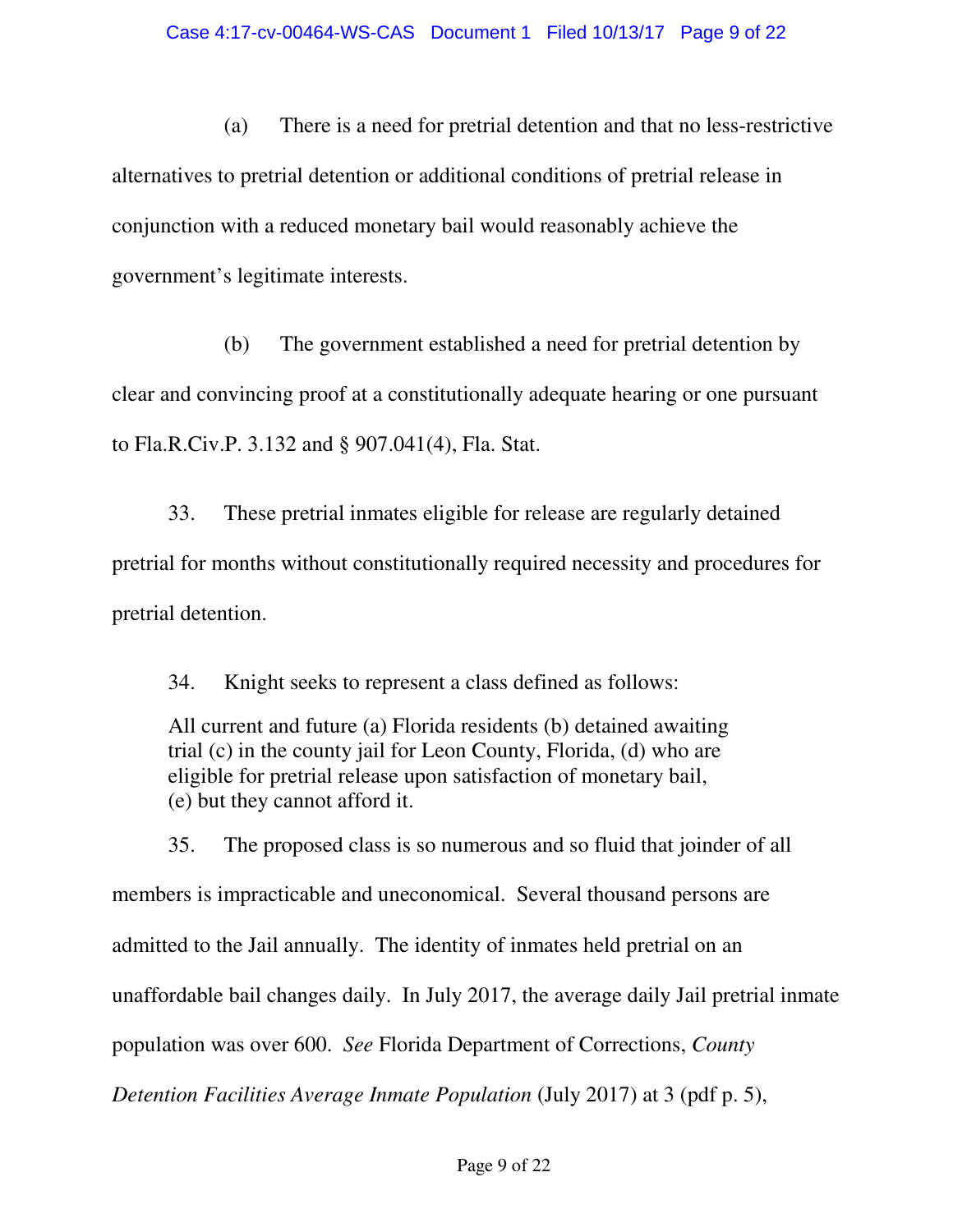#### Case 4:17-cv-00464-WS-CAS Document 1 Filed 10/13/17 Page 10 of 22

available at http://www.dc.state.fl.us/pub/jails/, attached and incorporated as Ex. 1- 5. Roughly half of the pretrial inmate population (~300) has been admitted to bail and is eligible for pretrial release upon satisfying a monetary bail.

36. Questions of law are common to the class members. The same policies and practices apply to all class members. Questions common to all class members predominate and include the following most important questions: (1) Whether an unaffordable bail constitutes pretrial detention? (2) Whether a monetary bail that results in pretrial detention must be narrowly tailored to the government's compelling interests? (3) Whether a monetary bail that results in pretrial detention must have no less-restrictive alternative? (4) Whether the government bears the burden to establish the need for a monetary bail that results in pretrial detention by clear and convincing evidence?

37. Questions of fact are common to the class members. Each class member is held pretrial on an unaffordable bail.

38. Knight's claims are typical of the claims of the members of the class. Knight has been deprived of liberty in the same way, for the same reason, and to the same extent as others in the class. They are each detained because they cannot afford the monetary bail. Her claims raise questions of fact and law common to the class. Knight seeks relief to end the unconstitutional practices applicable and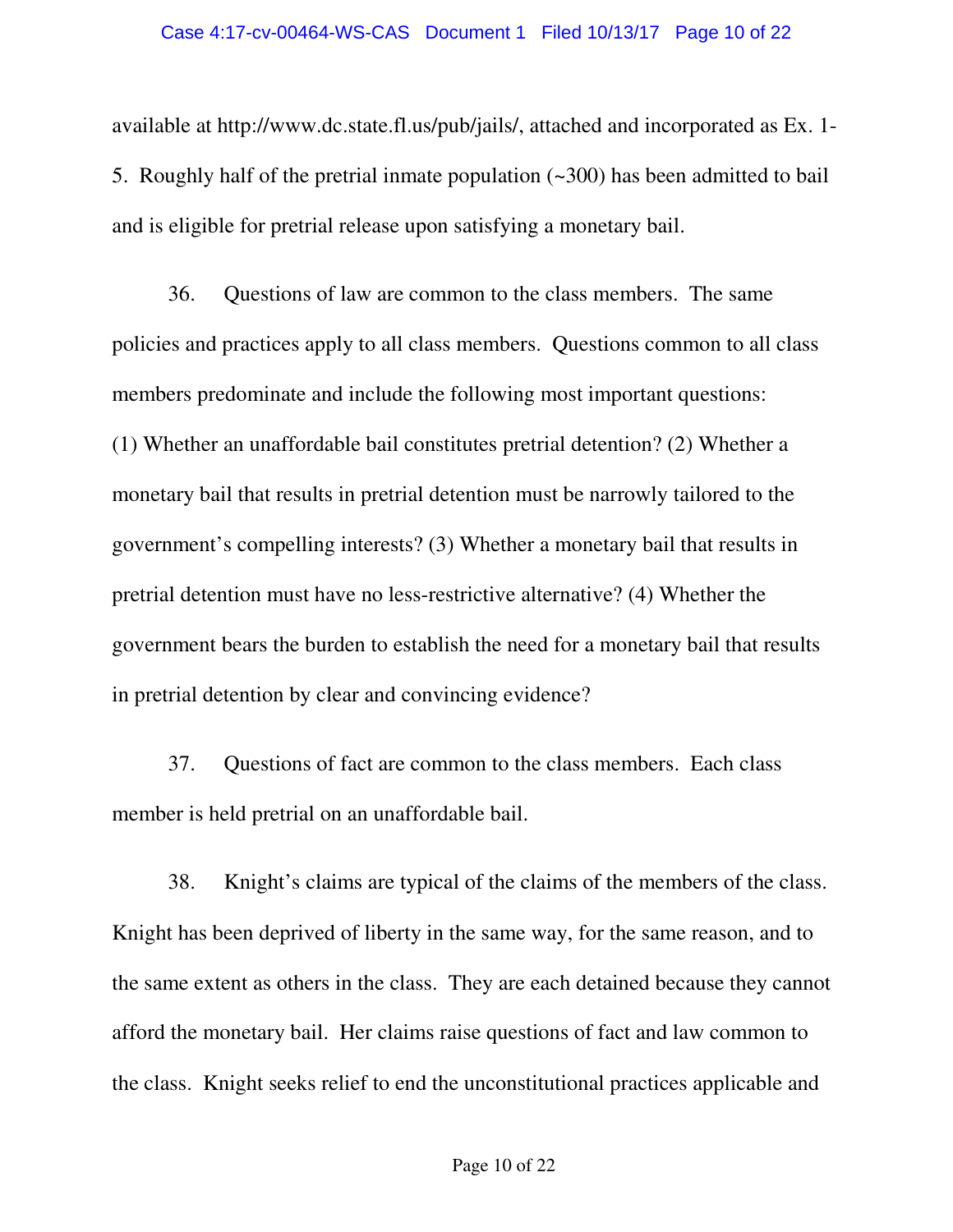#### Case 4:17-cv-00464-WS-CAS Document 1 Filed 10/13/17 Page 11 of 22

desirous of all in the class. The answer to whether the government violates Knight's constitutional rights will determine the claims for every other class member.

39. Knight will fairly and adequately protect the interests of the class. Knight has no interest that is now or may be potentially antagonistic to the interests of the class. Knight understands the duties and responsibilities of serving as the class representative. Knight is represented by attorneys employed by or working in cooperation with the ACLU Foundation of Florida. They have extensive experience in class action cases involving federal civil rights claims.

40. The government has acted or refused to act on grounds generally applicable to the class, thereby making class-wide relief appropriate.

41. Pretrial detention is by nature temporary, and it is most unlikely that any given individual could have his constitutional claim decided on appeal before he is either released or convicted.

42. A class action is a superior means and the only practicable means to challenge the government's practices.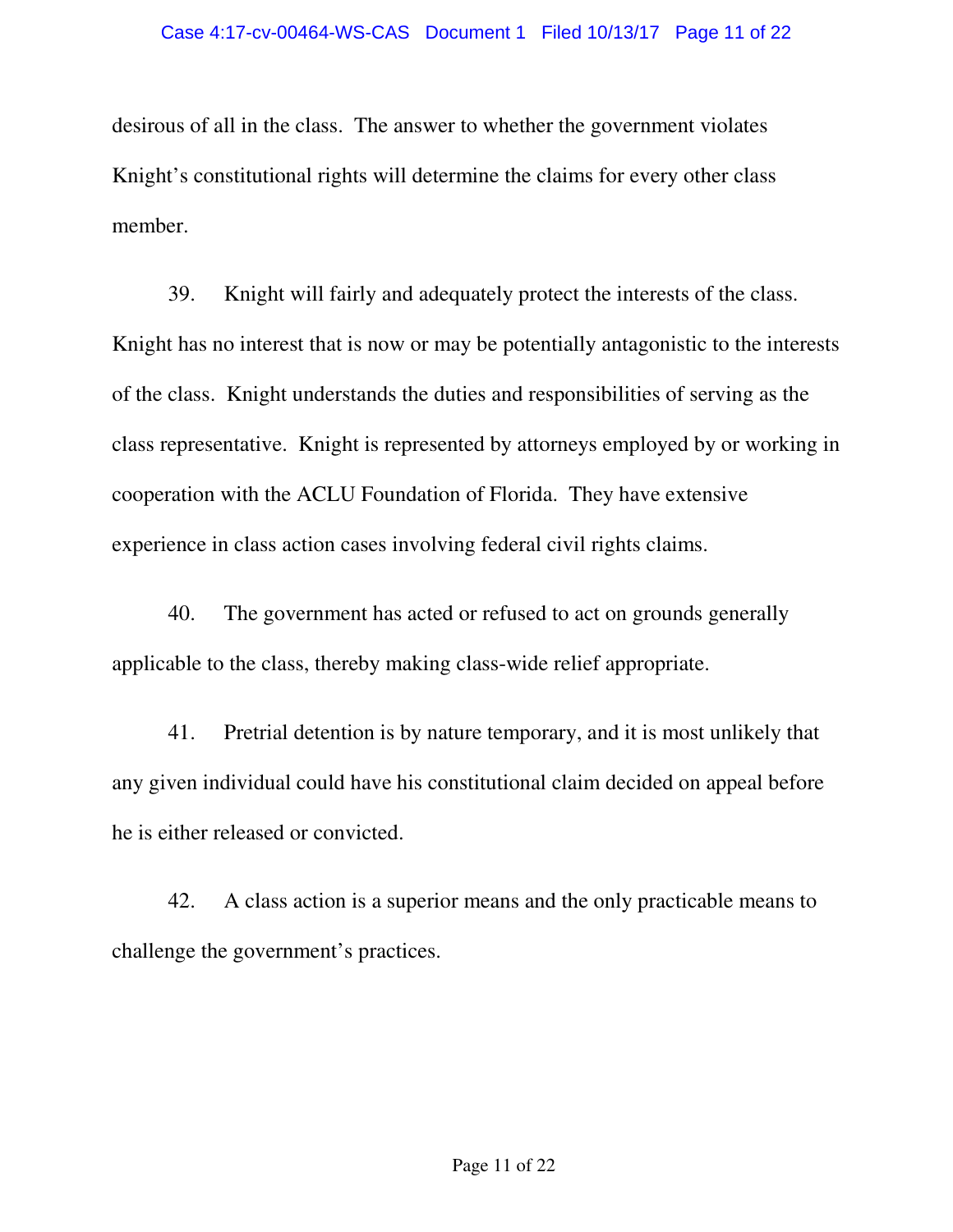## **COUNT 1: SUBSTANTIVE DUE PROCESS & EQUAL PROTECTION** (Class Claim)

43. Petitioner realleges and incorporates by reference the foregoing allegations.

44. The Fourteenth Amendment to the U.S. Constitution prohibits depriving a person of liberty by detaining a person pretrial on an unaffordable monetary bail absent a need for pretrial detention and that no less-restrictive alternatives to pretrial detention or additional conditions of pretrial release in conjunction with a reduced monetary bail would reasonably achieve the government's legitimate interests.

45. An unaffordable bail is not narrowly tailored to achieve the government's interest in securing an accused's appearance in court or public safety.

46. Monetary bail cannot serve as motivation for anything until it is actually posted and an unaffordable monetary bail, by definition, will never be posted.

47. Several less-restrictive alternatives to pretrial detention through an unaffordable bail are available to reasonably assure the government's interests. The government's legitimate interest can be achieved by (1) reducing the monetary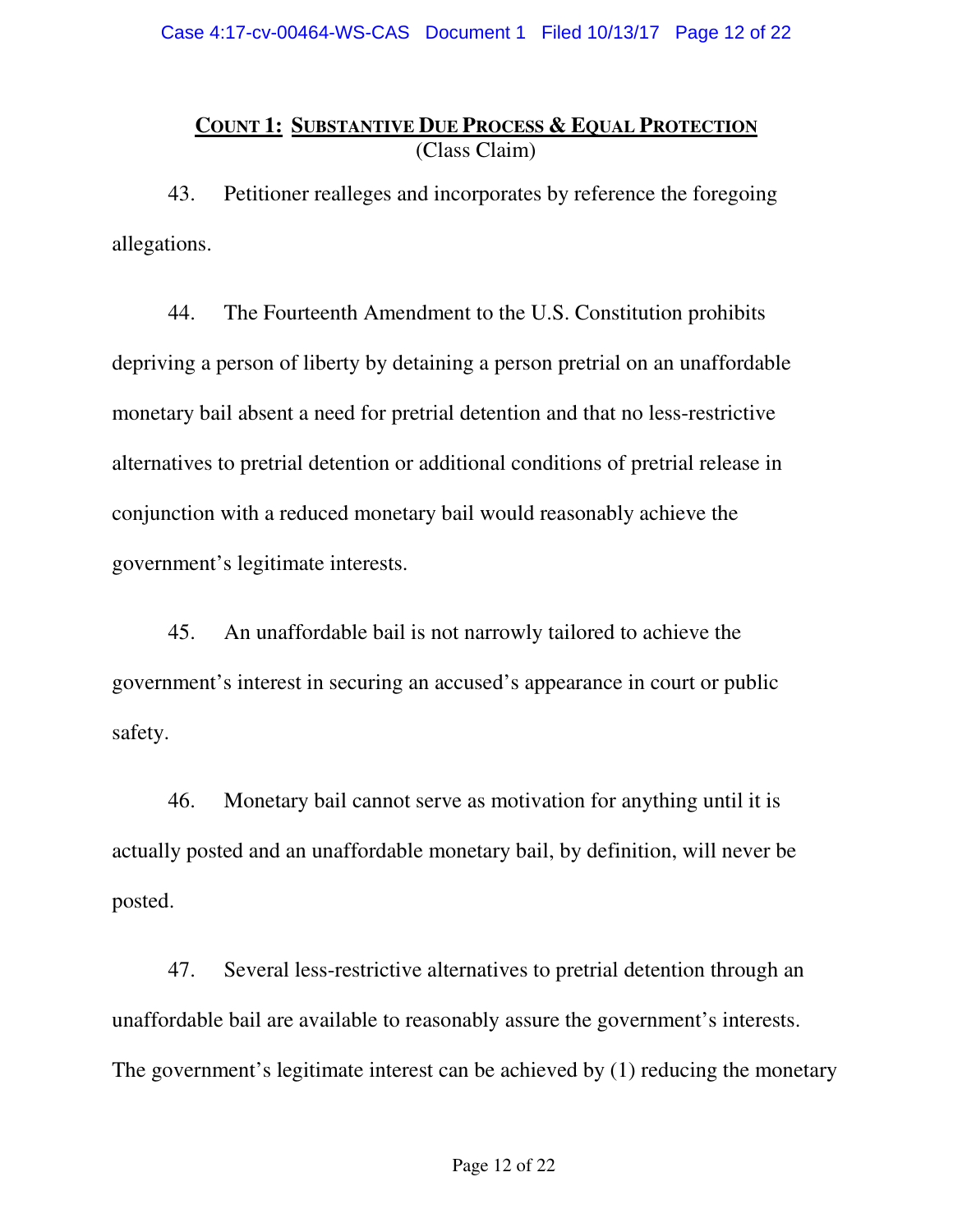bail to an affordable amount, (2) permitting an accused to satisfy any monetary bail through an unsecured appearance bond, Fla.R.Crim.P. 3.131(b)(1)(B), (3) restricting travel, association, or residence, (4) imposing reporting, curfews, drug testing, or electronic monitoring in extreme cases, or a combination of these measures. The District of Columbia, New Jersey, the Northern District of Florida, and other jurisdictions have all successfully employed these alternatives to an unaffordable bail.

48. Detention resulting from an unaffordable monetary bail when the government has no need for pretrial detention violates the U.S. Constitution. The government detains Knight and each other class member in this fashion.

## **COUNT 2: PROCEDURAL DUE PROCESS** (Class Claim)

49. Petitioner realleges and incorporates by reference the foregoing allegations.

50. The Due Process Clause of the Fourteenth Amendment to the U.S. Constitution requires the government to establish and the court to find a need for an unaffordable monetary bail that results in pretrial detention with clear and convincing proof at a hearing that substantially complies with the Bail Reform Act of 1984, 18 U.S.C. § 3142.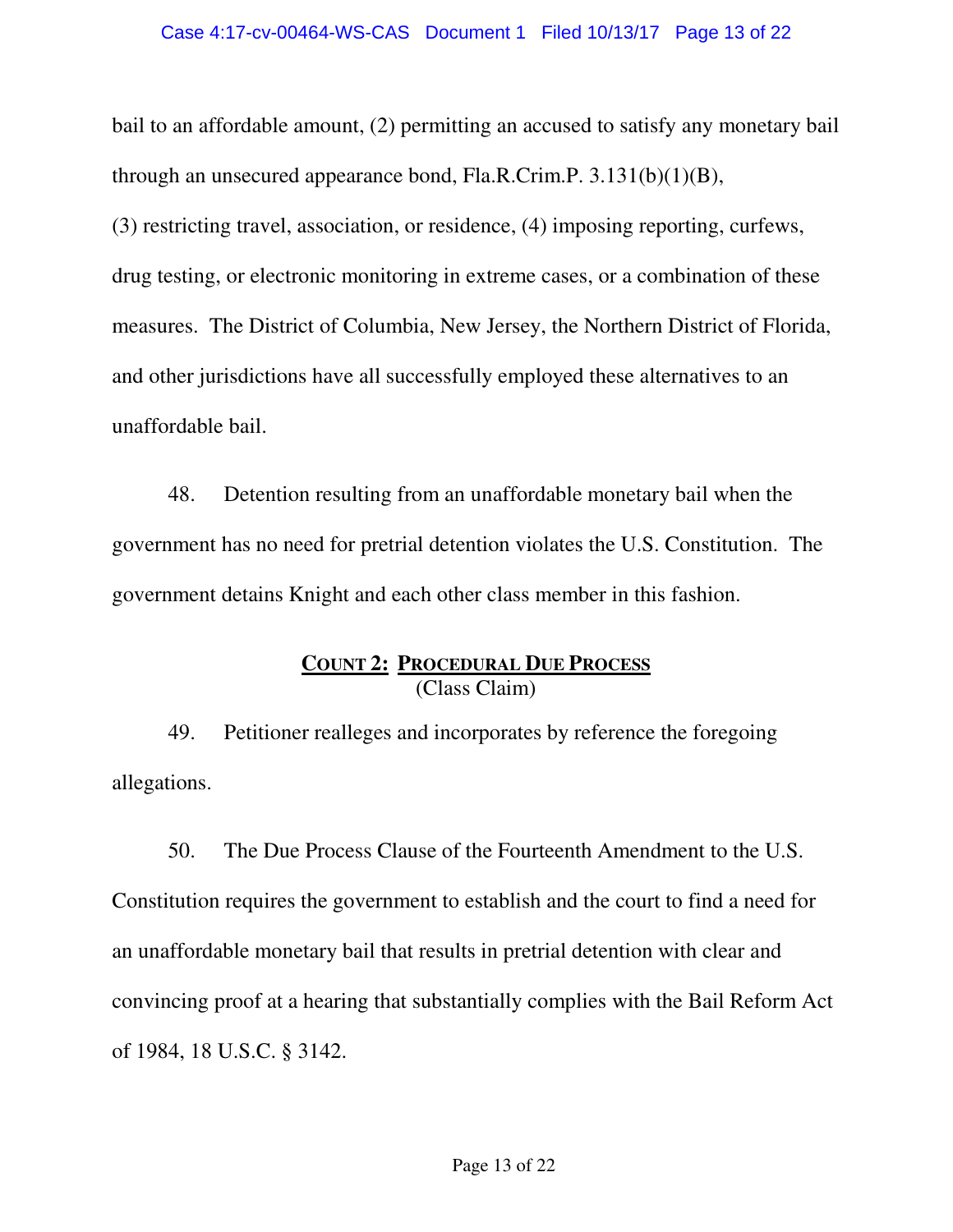51. Detention resulting from an unaffordable monetary bail without complying with this procedure to guard against mistaken or unjustified deprivation of liberty violates the U.S. Constitution. The government detains Knight and each other class member in this fashion.

# **COUNT 3: EXCESSIVE BAIL—TOTAL AMOUNT**  (Individual Claim)

52. Petitioner realleges and incorporates by reference the foregoing allegations.

53. The Eighth Amendment to the U.S. Constitution prohibits excessive bail. Monetary bail is excessive when it is "higher than an amount reasonably calculated to fulfill" the government's legitimate interests. *Stack v. Boyle*, 342 U.S. 1, 5 (1951).

54. Knight's \$250,000 monetary bail is excessive. It exceeds an amount reasonably calculated to fulfill the government's legitimate interests.

55. Knight presents a de minimis risk that she will flee or fail to appear at subsequent criminal proceedings or trial. *See* Knight's Aff. ¶ 3, Appendix (ECF 1- 4) at 37.

(a) Knight has significant ties to Leon County, Florida.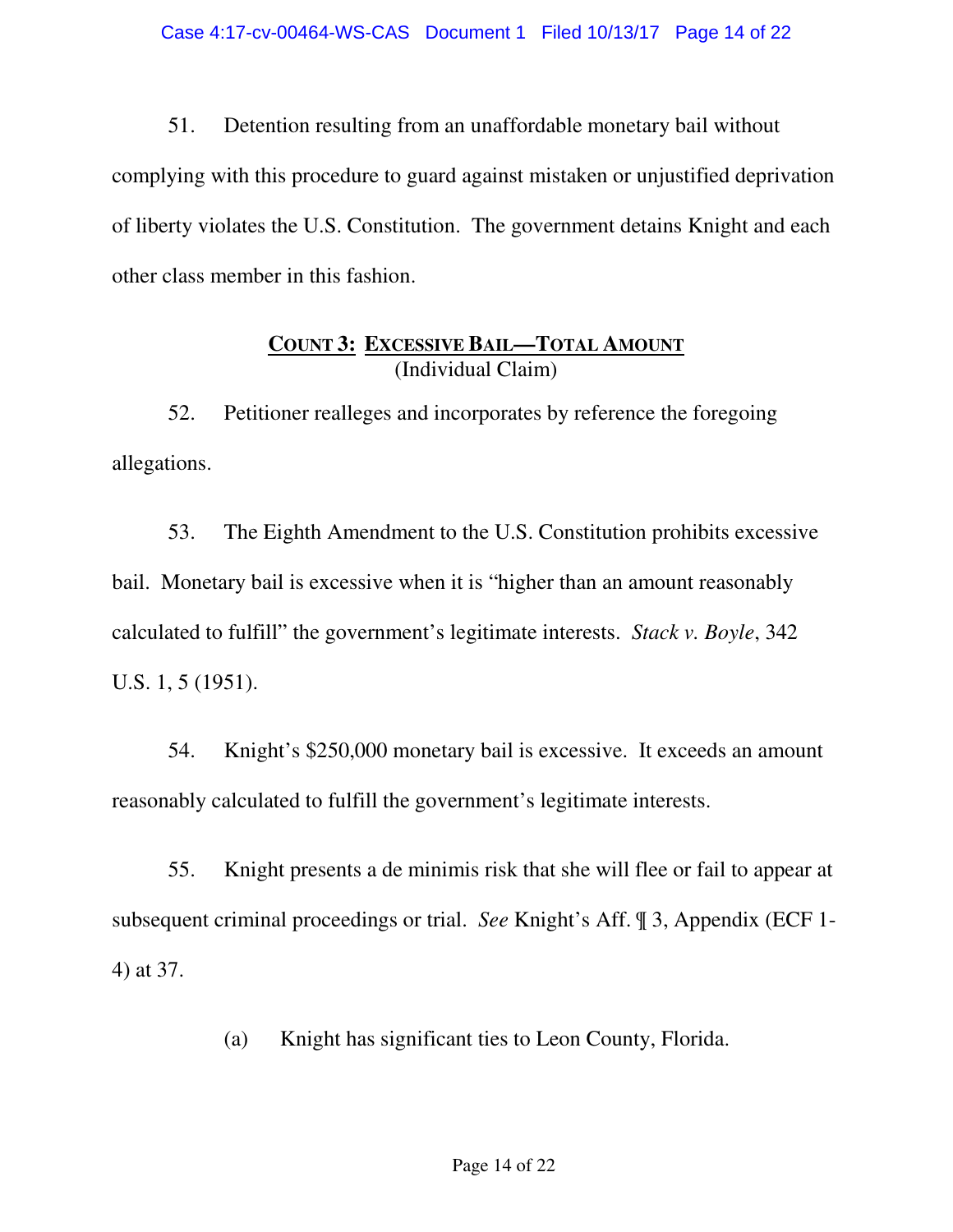(1) Knight has resided in Leon County for nearly 30 years since she was five.

(2) Knight has three children who reside in Leon County, Florida. Before her arrest, Knight and her former husband shared custody of the children.

(3) Knight's parents live in Cairo, Georgia, which is about one hour away from Leon County. However, they previously lived in Leon County from 1997-2014 and her father continues to work in Leon County as a minister and her mother continues to work in Leon County as a dental office billing assistance.

(4) Knight has been employed in Leon County for nearly her entire adult life.

(b) Knight has never willfully failed to appear for a criminal proceeding or trial.

(c) Knight has never fled to avoid prosecution.

(d) Knight was not indicted until over one year after the charged death. Knight did not flee, but remained in the community during this time. No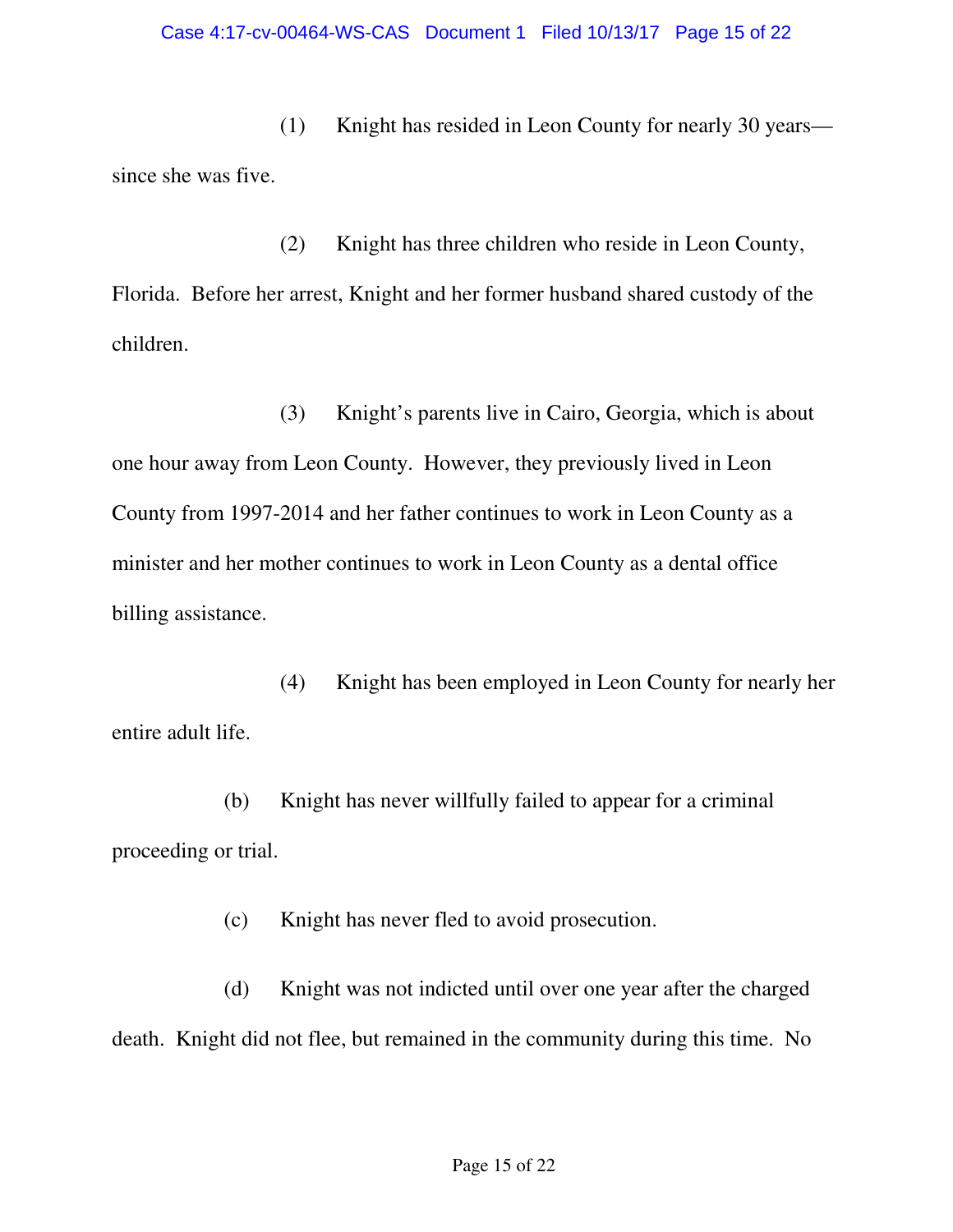public safety concern propelled the government to move faster to indict and arrest Knight or otherwise detain her.

56. Knight was not on supervised or pretrial release at the time of the arrest.

57. Knight was indicted for one count of aggravated manslaughter of a child in violation of § 782.07(3), Fla. Stat.

58. Knight is not charged with a criminal offense in any other case.

59. Knight has never been convicted of a criminal offense.

60. Knight's monetary bail exceeds tenfold the bail amount proposed in the local bail schedule. *See Knight*, 213 So. 3d at 1021 n.\*

61. Knight's detention conditioned on satisfaction of an excessive monetary bail violates the U.S. Constitution.

# **COUNT 4: EXCESSIVE BAIL—CONSIDERATION OF PUBLIC SAFETY** (Individual Claim)

62. Petitioner realleges and incorporates by reference the foregoing allegations.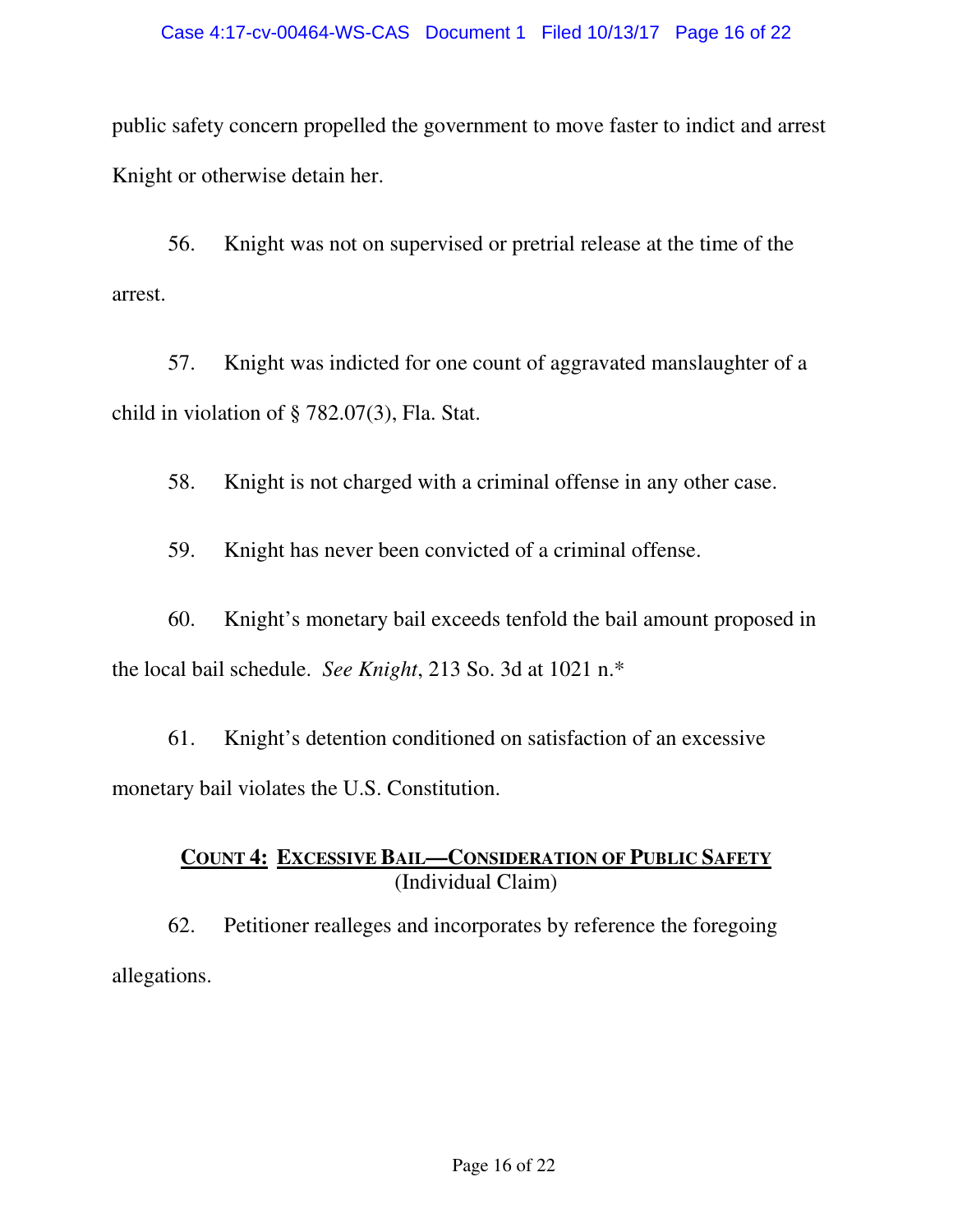#### Case 4:17-cv-00464-WS-CAS Document 1 Filed 10/13/17 Page 17 of 22

63. The Eighth Amendment to the U.S. Constitution prohibits excessive bail. A monetary bail must be "designed to ensure" or achieve some government interest. *United States v. Salerno*, 481 U.S. 739, 754 (1987).

64. The state court imposed a \$250,000 monetary bail in consideration of public safety and Knight's perceived dangerousness. On April 28, 2017, the state court heard Knight's Second Motion to Modify Bail. The government argued that the \$250,000 monetary bail was appropriate, in part, to ensure the safety of the community. Tr. (Apr. 28, 2017), Appendix (ECF 1-4) at 47. The trial court found that Knight "does pose a danger to the community." *Id*., at 52. And in consideration of the perceived danger to the community, in part, the trial court found that the \$250,000 monetary bail was reasonable. *Id*.

65. Monetary bail in Florida does not constitutionally further the government's interest in public safety. So long as the accused does not flee, no financial consequence results from his committing a future crime while on pretrial release. *See* § 903.28, Fla. Stat. (prescribing that a forfeited bond shall be remitted and judgment satisfied upon the apprehension of the accused). To the extent monetary bail is set in consideration of public safety, it is per se excessive.

66. Knight's detention conditioned on satisfaction of a monetary bail set in consideration of public safety is excessive and violates the U.S. Constitution.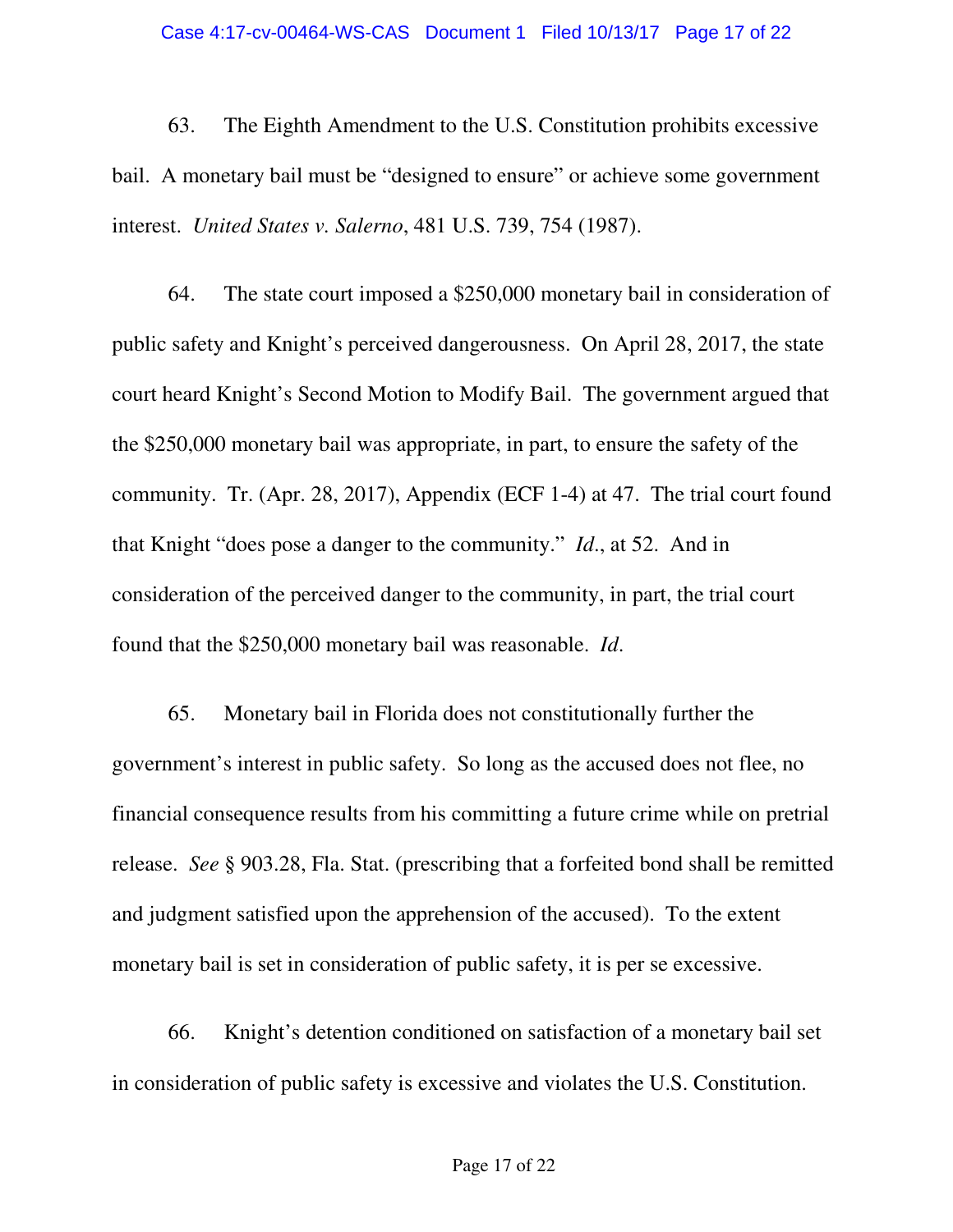### **RELIEF REQUESTED**

# **WHEREFORE**, Petitioner respectfully requests the following relief:

A. Certify of a class pursuant to Rule 23(a) and 23(b)(2) of the Federal Rules of Civil Procedure, represented by Knight as class representative and her counsel as class counsel.

B. Declare the following:

(1) An unaffordable monetary bail constitutes pretrial detention.

(2) The Fourteenth Amendment of the U.S. Constitution mandates that an accused's pretrial release may only be conditioned on an unaffordable bail when the government has a need for pretrial detention and that no lessrestrictive alternatives to pretrial detention or additional conditions of pretrial release in conjunction with a reduced monetary bail would reasonably achieve the government's legitimate interests.

(3) The Fourteenth Amendment of the U.S. Constitution requires the government to establish and the court to find a need for an unaffordable monetary bail that results in pretrial detention with clear and convincing proof at a hearing that substantially complies with the Bail Reform Act of 1984, 18 U.S.C. § 3142.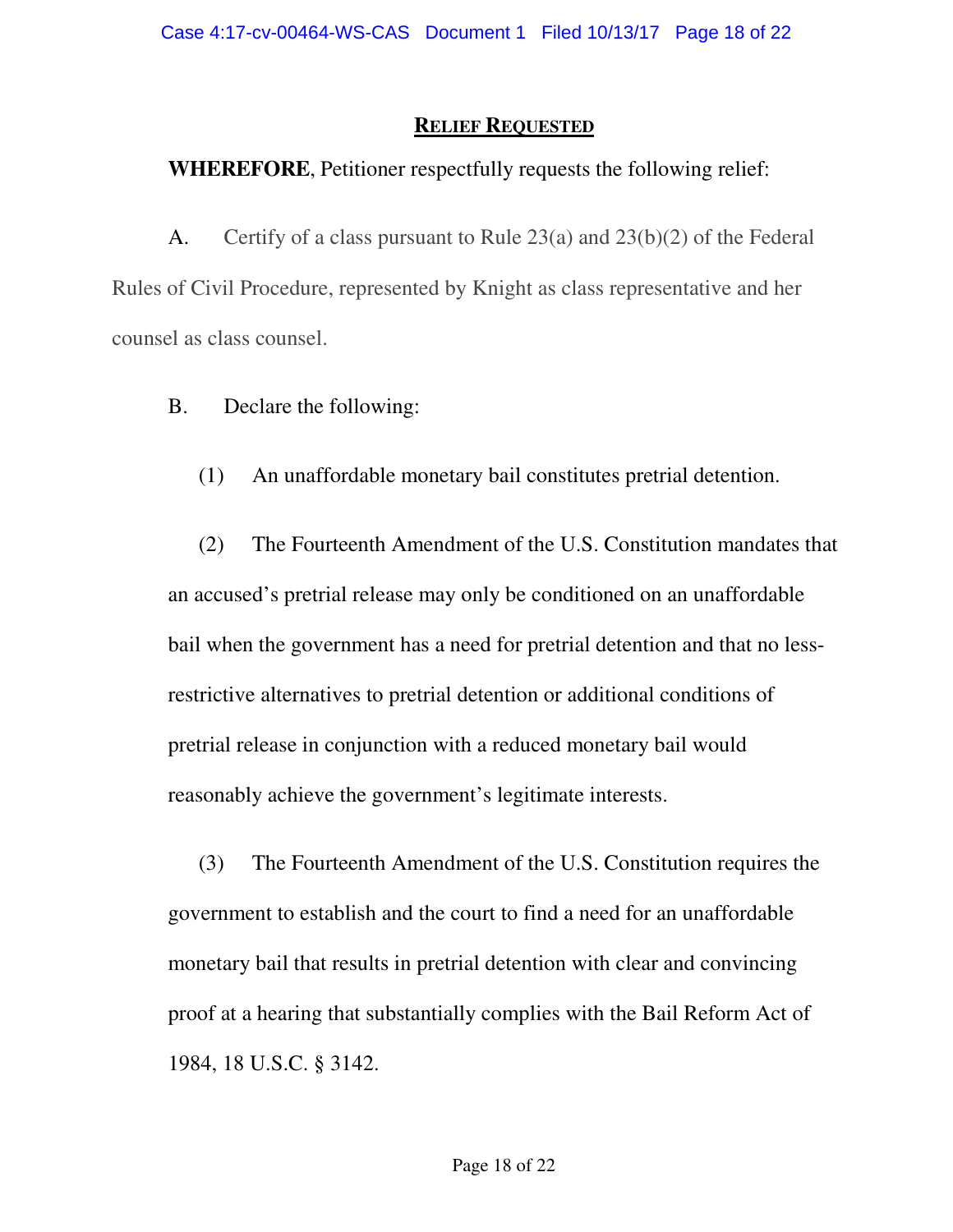(4) The Eighth Amendment of the U.S. Constitution forbids imposing a monetary bail in consideration of public safety or the accused's perceived dangerousness.

C. (1) Order the government to release from pretrial custody Knight and each other class member, or, in the alternative,

(2) Order the government to release from pretrial custody Knight and each other class member who has (individually or through counsel)

(a) represented to the state court (at first appearance or by motion to modify bail) that the member cannot afford the imposed monetary bail and

(b) requested a reduction to an affordable monetary bail

unless within 30 days of this Court's order or  $5 \text{ days}^1$  from the representation and request (whichever is later) a state court—after notice, a hearing, and in written order each in compliance with Fla.R.Crim.P. 3.132 and § 907.041(4), Fla. Stat.—determines anew the member's conditions of pretrial release,

 $\overline{a}$ 

<sup>1</sup> *See* Fla.R.Crim.P. 3.132.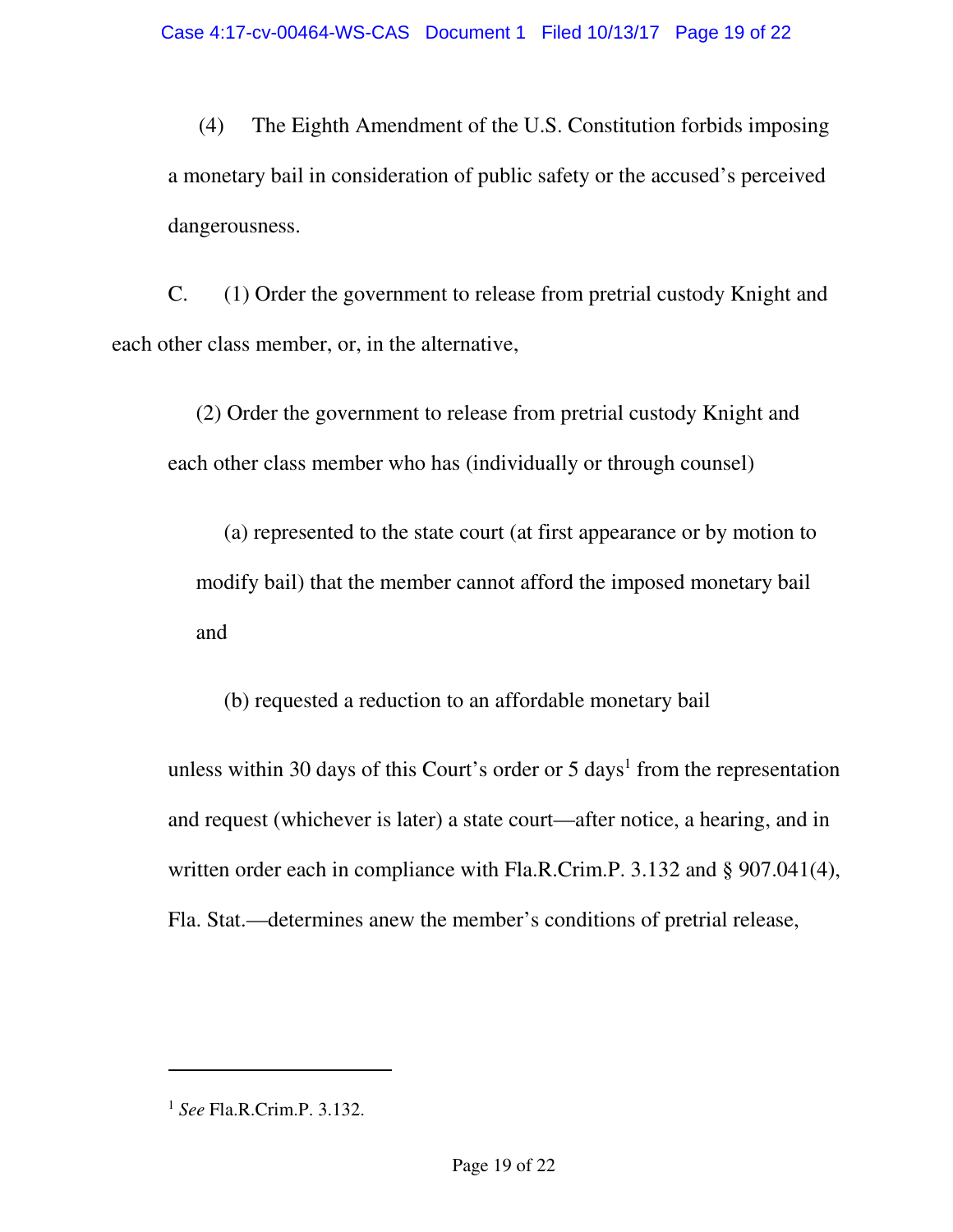including the amount of monetary bail, in compliance with this Court's declarations of law and after the state court makes the following findings:

(i) the highest monetary bail the pretrial defendant can afford;

(ii) whether the inmate can afford the ultimately imposed monetary bail; and

(iii) if the state court finds the inmate cannot afford the ultimately imposed monetary bail, then also

(I) whether there is a need for pretrial detention and that no lessrestrictive alternatives to pretrial detention or additional conditions of pretrial release in conjunction with a reduced monetary bail would reasonably achieve the government's legitimate interests; and

(II) whether the government has established its need by clear and convincing proof at a constitutionally adequate hearing or one pursuant to Fla.R.Civ.P. 3.132 and § 907.041(4), Fla. Stat.

D. Conduct an evidentiary hearing for Knight and order the government to release her unless it establishes that \$250,000 is no higher than reasonable calculated to fulfill the government interests in appearance at future criminal proceedings (without consideration of any interest in public safety).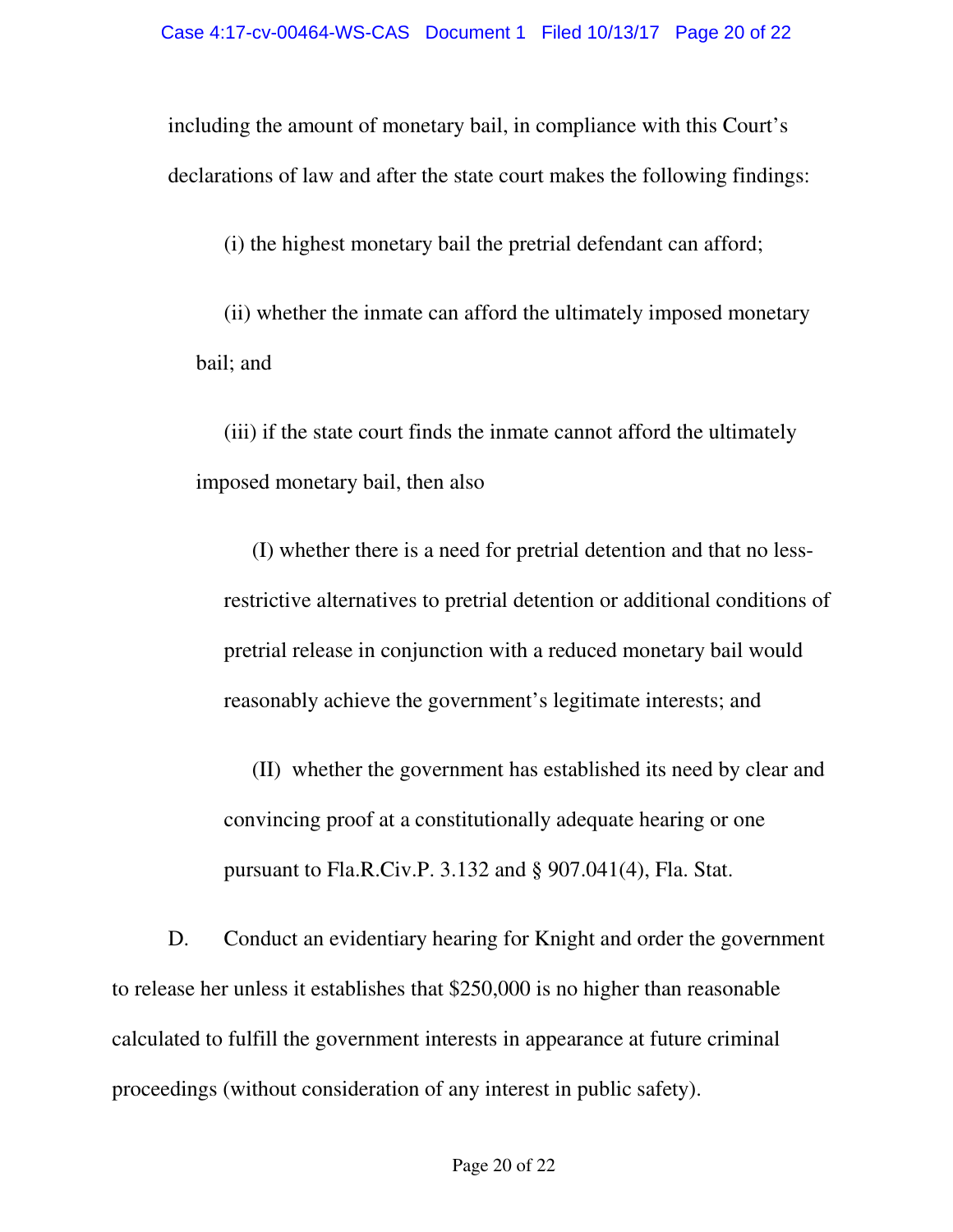E. Retain jurisdiction of this matter to enforce the terms of the Court's

orders.

F. Such further and different relief as is just and proper.

## **Respectfully Submitted,**

s/Benjamin James Stevenson **Benjamin James Stevenson**  Fla. Bar. No. 598909 ACLU Found. of Fla. 3 W. Garden St., Suite 712 Pensacola, FL 32502-5636 T. 786.363.2738 bstevenson@aclufl.org

**Jacqueline Nicole Azis**  Fla. Bar No.101057 jazis@aclufl.org T. 786.363.2708 **Nancy Abudu**  Fla. Bar No. 111881 nabudu@aclufl.org T. 786.363.2700 ACLU Found. of Fla. 4343 W. Flagler St., Suite 400 Miami, FL 33134

*Counsel for Petitioner Knight*